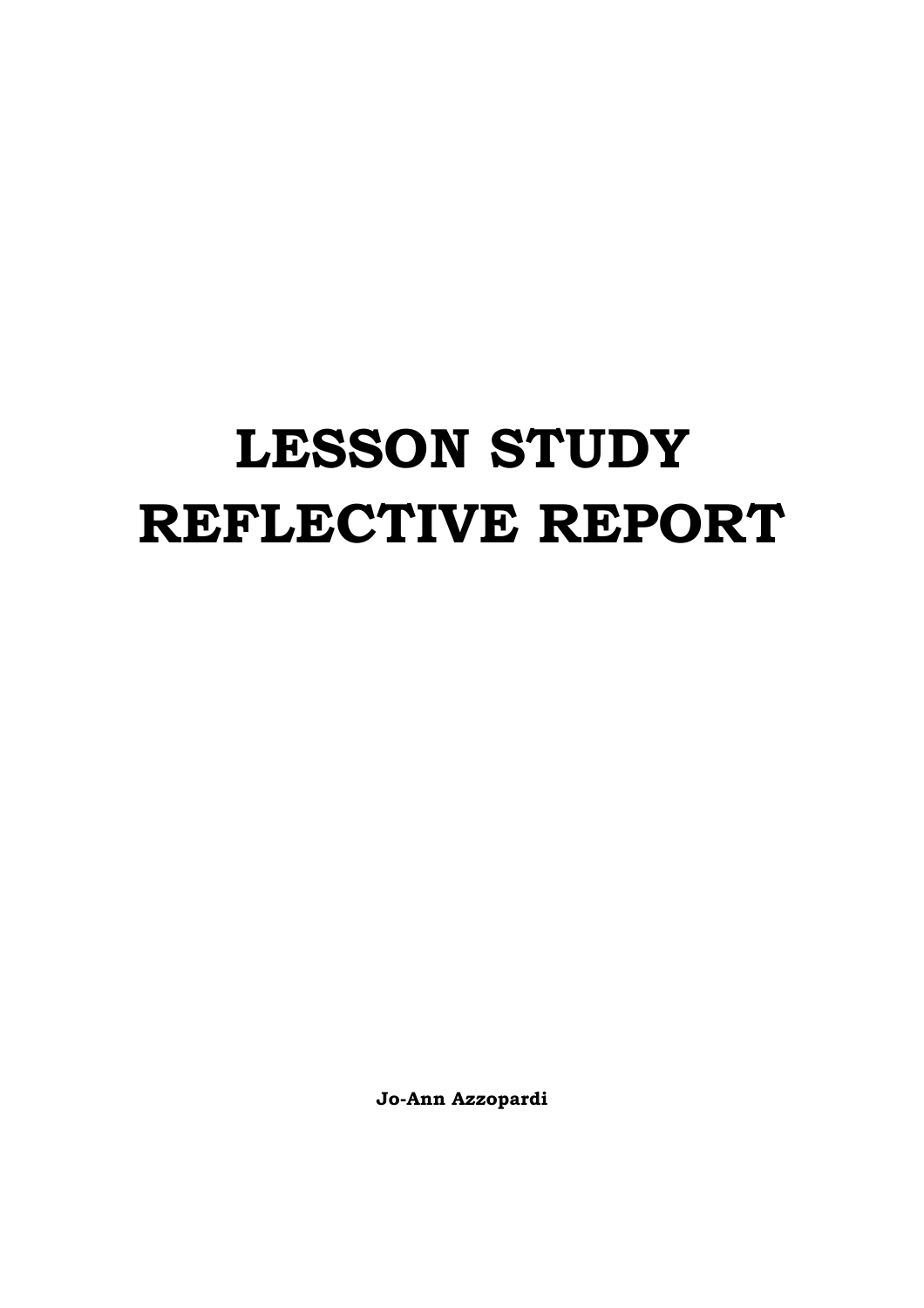Every teacher's main aim is for his/her students to learn. Many times, though, while planning a lesson teachers focus on what information to deliver and how to deliver it in what they think is an efficient way, without deeply understanding if their way is the best way for their students.

Students learn in different ways, and teachers need to take this into consideration when planning their lessons. Using one strategy while teaching might result in not reaching every student, and so, a teacher needs to be open to use different teaching methods and to update him/herself continuously to try to find the best way of teaching particular students and/or topics. Darling-Hammond, Hyler & Gardner state that:

"For students to develop mastery of challenging content, problemsolving, effective communication and collaboration, and selfdirection, teachers must employ more sophisticated forms of teaching. Effective professional development is key to teachers learning and refining the pedagogies required to teach these skills." (Darling-Hammond, Hyler & Gardner, 2017, p.v)

One form of professional development is Lesson Study which provides teachers with an opportunity to reflect on their teaching, to broaden content knowledge and to collaboratively plan out a lesson while keeping in mind that their main aim is "to help their students do better" (Lewis, 2016, p.536).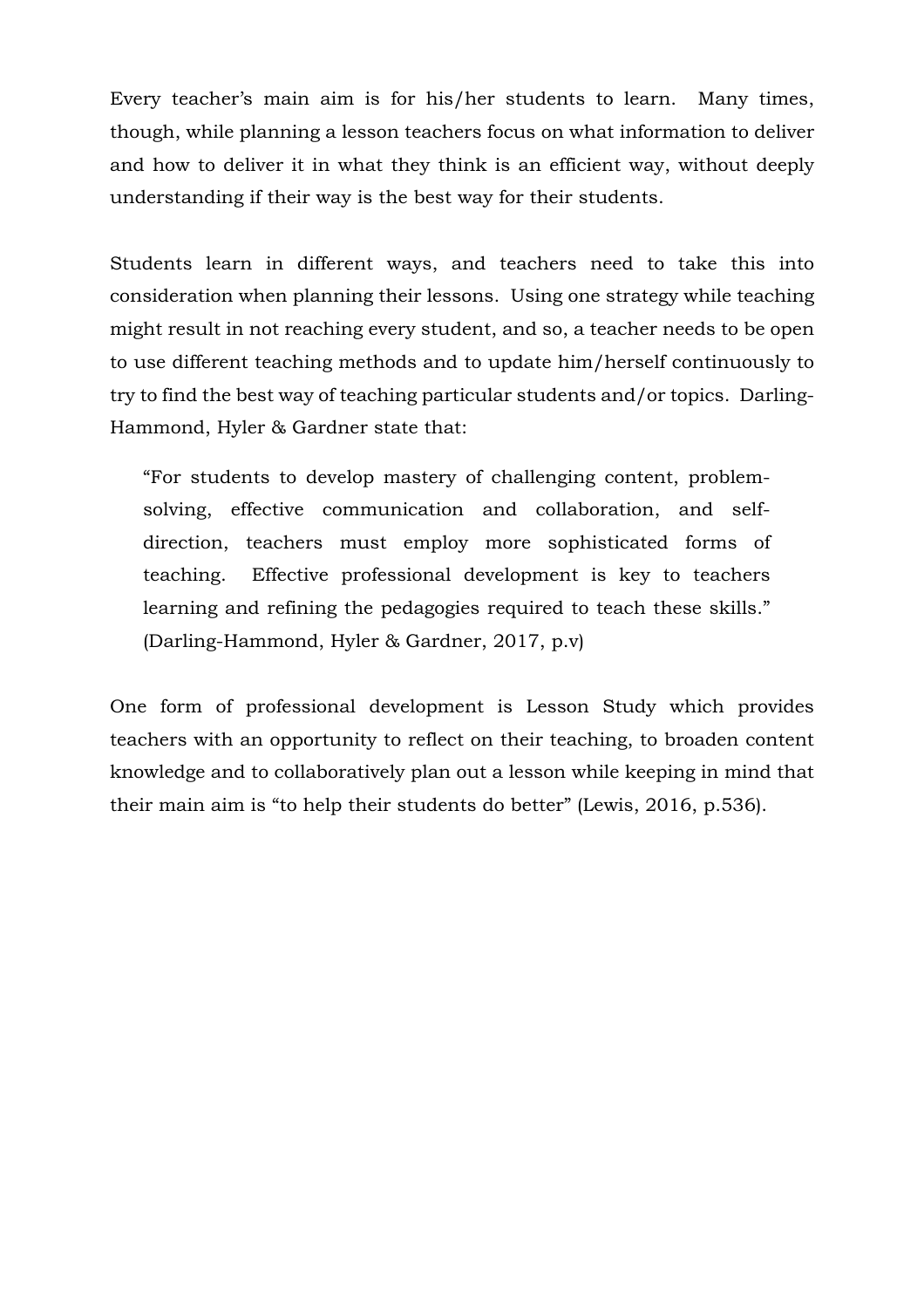# Reflections – Lesson Study - Money Rock Lesson

# **Selecting a group of teachers – who are they, how did you select them and why?**

During the initial stage of our planning, my colleague Janet and I discussed who to invite to join us and our choice naturally fell on our other colleagues maths teachers at our school.

As a Head of Department (HoD), I always felt the need to introduce new opportunities for collaboration amongst mathematics teachers and even though we have produced work jointly, I feel that such opportunities are still rare. As a HoD, I seek to lead by example. I wanted to be more aware of different opportunities for collaboration so as to be able to provide more concrete experiences and to encourage a professional learning community in our school. This would help teachers overcome fears to express their failures and queries because within a learning community they would find other colleagues to hear them out and provide possible solutions. Moreover, I felt that by showing other teachers what lesson study involves might encourage others to think of it as a possibility of using this type of professional development for teachers in our school.

We decided to send an open invitation to all our colleagues, inviting them to join us for both the planning process and the observation. They accepted our invitation for the observation of the actual lesson, with many of them stating in their observation sheet that this was quite a simple yet "not usual lesson" involving a "positive" and "interesting activity".

Janet and I also invited our Head of School to observe the lesson so as to provide school management with ideas of how professional development can be conducted differently and aimed for day-to-day teacher needs. The idea behind it was to try to emphasise the fact that a one size fits all PD, usually thought of by SMT, is not always the best way and that there are other ways of providing training for teachers.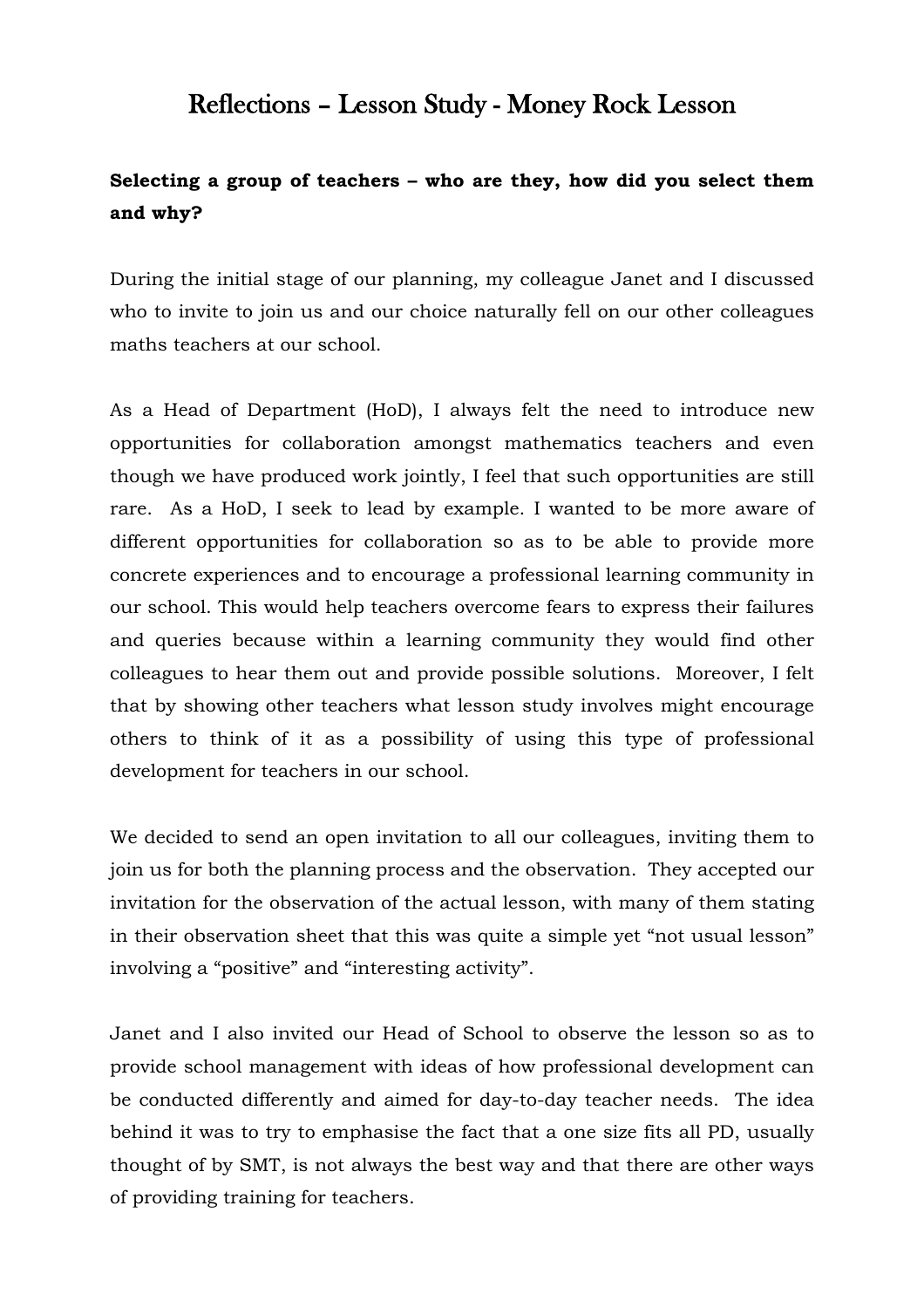## **The initial meeting – how did you conduct this?**

As every initial meeting on a new project goes, this consisted mainly of smoothing out logistics for future meetings to be able to plan our lesson. This is not the first time that Janet and I collaborated together on a project and through our initial discussion, we renewed that feeling of trust we have in each other - a vital step for collaboration. This first formal encounter involved reflection and discussion about our own teaching, openly stating our individual thoughts about what we think is going well and not so good with our teaching. We empathised with each other, tried to offer solutions to each other's doubts and difficulties, and narrated teaching experiences which might come useful in certain situations.

We also aimed to identify a problem with student learning that we agreed to study. After giving the issue some thought, we decided that a problem we could try to tackle is that of making connections between various mathematical topics. While teaching, I have always tried to provide such opportunities for the students by guiding and asking them how any new content could be worked out using previous knowledge, but I have always felt that this was not enough.

We also discussed logistical issues such as time for meetings. Scheduling time to meet is very important, and we both took a look at our busy schedules to carve out two slots during which we could meet. We felt that the two meetings needed to be spread out during the week so that we would be able to work on any ideas that we decide upon before meeting again. This also gave us the opportunity to reflect on what we plan and allowed us time for new knowledge or ideas to develop or to sink in.

### **Selecting what to teach, what class to teach and when to teach the lesson**

Janet and I decided to plan our lesson for a Year 9 Track 3 class, with the first lesson planned for the 14th January 2019 and the second lesson for 18th January 2019. We selected this year group based on the fact that I teach this particular year group and because another colleague accepted that we repeat the lesson with her class. Moreover, planning to invite other maths teachers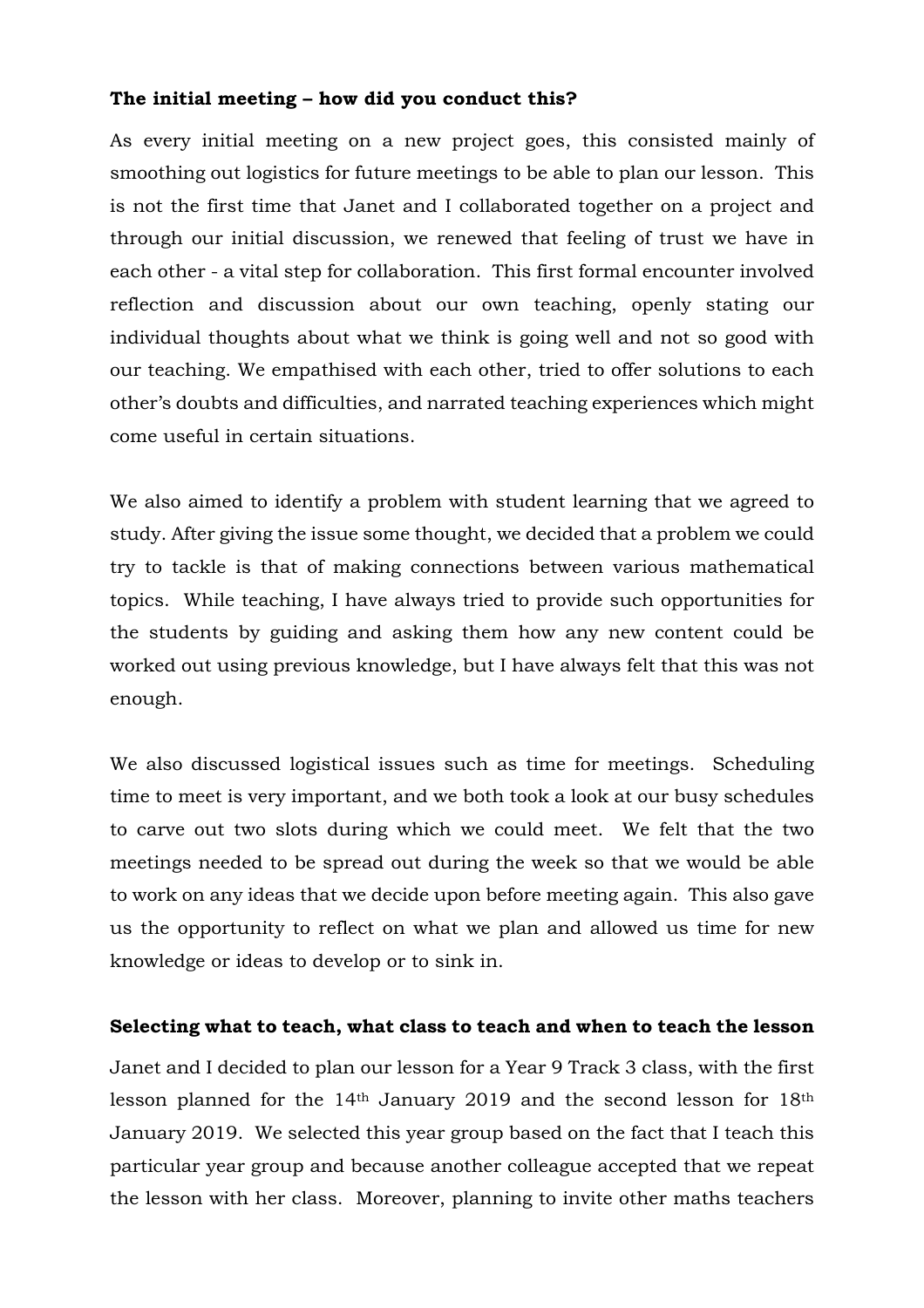to observe the lesson, we scheduled our initial a lesson at a time where all teachers were free and could attend.

The biggest "difficulty" we encountered was that of selecting a topic for our lesson. Planning to do the lesson in January meant that both classes would be having their half yearly exams soon and we were restricted with the choice of topics available. So, we planned a lesson that could help us achieve our aim of making connections, but which would also help revise certain topics such as solving equations and substitution, problem solving, finding and using patterns and *n*th term. It also offered the opportunity for us to introduce new topics which will be covered later on during the scholastic year, such as simultaneous equations.

We opted for a 'low floor" and "achievable" task, so that students would not find it difficult to arrive at the solution and so they have more time to focus on finding different ways of how to go about it. We decided to think of different strategies ourselves, and I was amazed at how many solutions we managed to find.

# **The lesson planning process**

Lesson planning is a process during which the teachers plan, research, reflect on the outcome(s) and redesign previous plans collaboratively - all while renewing one's own professional thoughts and ideas about the subject content, theory and practice. The lesson planning process involves creating a detailed step by step phase of the actual lesson - from selecting the task, the classroom organisation, the students' groupings, planning out resources and worksheets to be used, down to what the teacher would say or do during certain phases of the lesson. Each part is planned keeping in mind that the final objective is for the students to learn.

Taking into consideration the task, we discussed extensively about which task to use so as to be open-ended enough to allow the students to gain maximum benefit from it. We took into consideration not only what the lesson's aim is, but also how the students would respond to such a task. We also wished to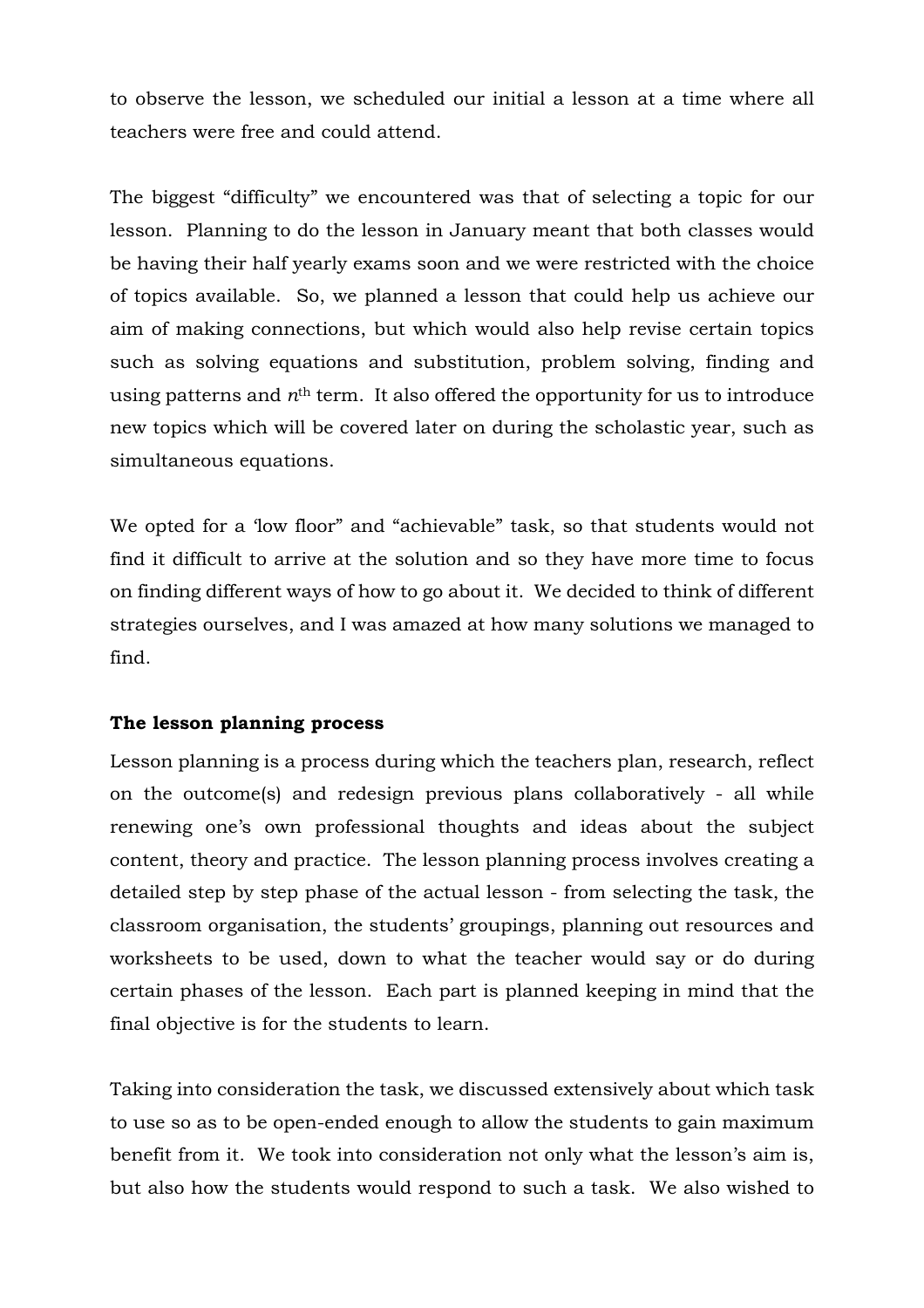foster in the students certain skills such as group work, creativity and collaboration, and also took these into consideration.

Then, we decided what the phases of the lesson would entail. We opted for a power point to introduce our task, with later on refining this resource to include all possible methods and strategies and with reflective questions for students planned as conclusion. As we planned phase by phase, it was interesting to note how we revisited previously planned items to change, eliminate and/or include other issues/ideas which cropped up the more we delved into the lesson planning. Moreover, we also added other objectives to our initial objective of making connections to include aims such as "lesson will serve as a discussion starting point for new ideas and topics" and "students are given the opportunity to express themselves using mathematical keywords to describe their methods".

Other considerations were the classroom organisation, a resource table and a way of how students can showcase their strategies. Janet and I opted for groups of four students and decided to allow the students to select their own peers. We thought that since students would need to discuss amongst them, it would be easier to do so with people that they are familiar with and whom they trust. Observers commented on the fact that some groups were gender biased – that is, either girls only or boys only, with only one group having mixed genders. I do not know if it would have been better if we decided ourselves whom the group members would be, but having been teaching this class for four months now, and having used group work on several occasions, I felt that this was the best solution as I notice that at times, the girls are still a bit shy of the boys and feel "safer" to be in an 'all girls' group.

Moreover, we wished to provide the opportunity for the students to express themselves and communicate their strategy to their peers. So we thought of asking each group to explain their method to all. This offered an opportunity for peer assessment and for whole class discussion.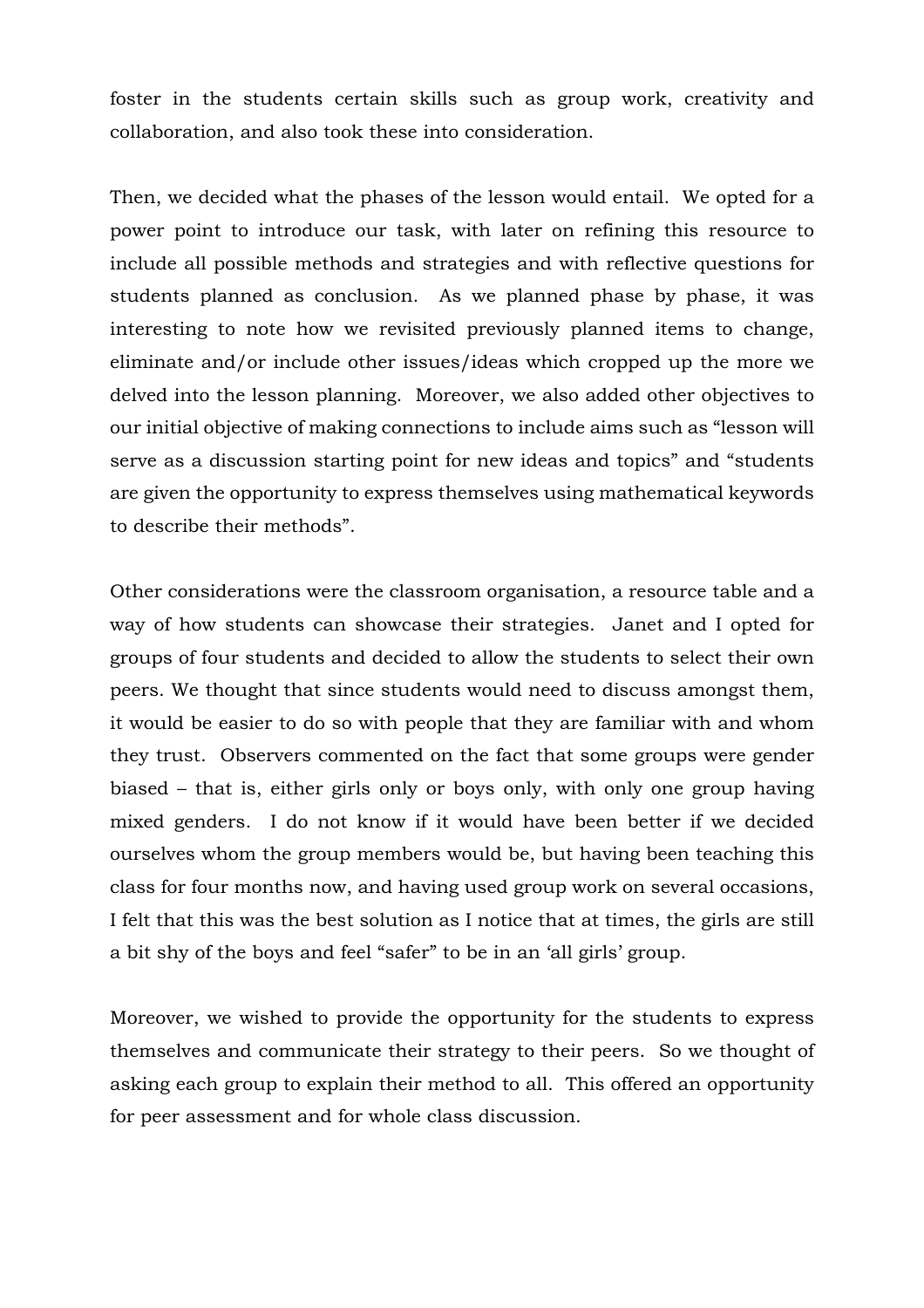With regards resources, we decided to provide the students with a mixture of resources which could be useful to solve the task such as plastic money, graph paper and tablet (for excel) and others not so useful, such as compass and protractor. We wanted the students to decide themselves which resource would be useful and which not in order to solve the task.

Finally, we thought about planning some guiding questions and statements for the teacher so as to guide students to think about different strategies that might be used and to make connections. One observer stated that "the teacher prompted the students by pointing out certain aspects of the task at hand, she did not offer solutions to the problem, allowing the students to be creative and to be totally engaged while carrying out the task". This wasn't an easy task, as I think that we teachers tend to spoon-feed our students too much rather than allowing the students to think about for themselves.

## **Teaching the lesson**

On the day that the lesson was to be taught, I must say I was a bit nervous but as soon as the lesson started, all the planning kicked in, and in a few minutes, the many observers (a novelty for me) faded from view and I was totally focused on the lesson and the students.

Thinking retrospectively, I must say that all the time Janet and I spent planning the lesson was very useful, but the parts which I felt were most useful were the previously prepared questions we thought of for the teacher to be able to guide the students in 'thinking of different methods' stage and those we thought of for the 'making connections' stage. One can never be prepared enough and the possibility of encountering a scenario for which one is not prepared can always occur, but the fact that we did spend time thinking about these helped me focus more on what we were aiming for and how to try to achieve this.

Lesson study also requires the teacher to look at "common errors and misconceptions that learners are prone to form as a result of a particular teaching approach" (Dudley, 2013, p.109) so as to improve their teaching and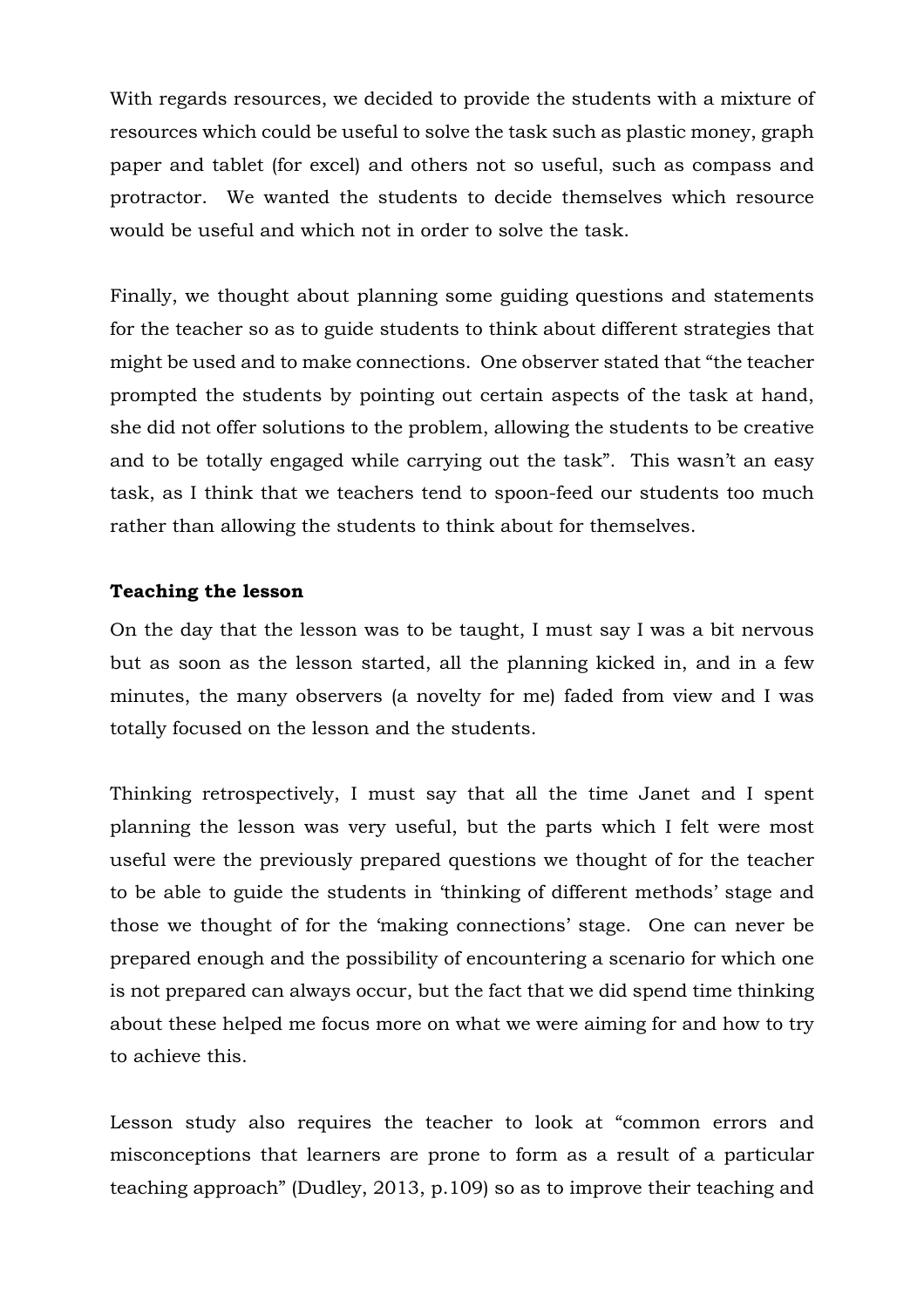students' learning. Thinking about this beforehand also came in handy. I always try to ask the students to comment on each other's ideas and work but being more aware of those instances where students could make mistakes is very useful so as to be able to identify them. I feel that when there is a mistake, the teacher should not intervene immediately but s/he should allow the students to provide reasons why they consider that there is an error. One particular observer commented "Improvements were suggested by students themselves and explained clearly". If none of the students noticed the mistake, then the teacher should intervene by asking appropriate questions to guide the students to rectify the misunderstanding.

An example of this is when student J., on behalf of her group, explained the method they had thought of. The method was verbally explained in a correct way when she mentioned the steps the group took to work out the task, but this did not match with the method she wrote on the cardboard, as this required a bracket to be correct (BIDMAS rule). Drawing the whole class' attention to this by asking the previously prepared question, "What is wrong with this method?" after none of the students commented about J.'s explanation, allowed me to draw the students' attention again to the writing on



the cardboard and to make them focus on deciding where the error was and, after a short discussion, how it can be corrected.

#### **The lesson study debriefing**

After the lesson occurs, it is important that the lesson phases and the data collected are analysed. This helps the teachers to be aware of what went really well in the lesson while noticing what things needed to be tweaked to ameliorate it so that the aim of the lesson is better achieved.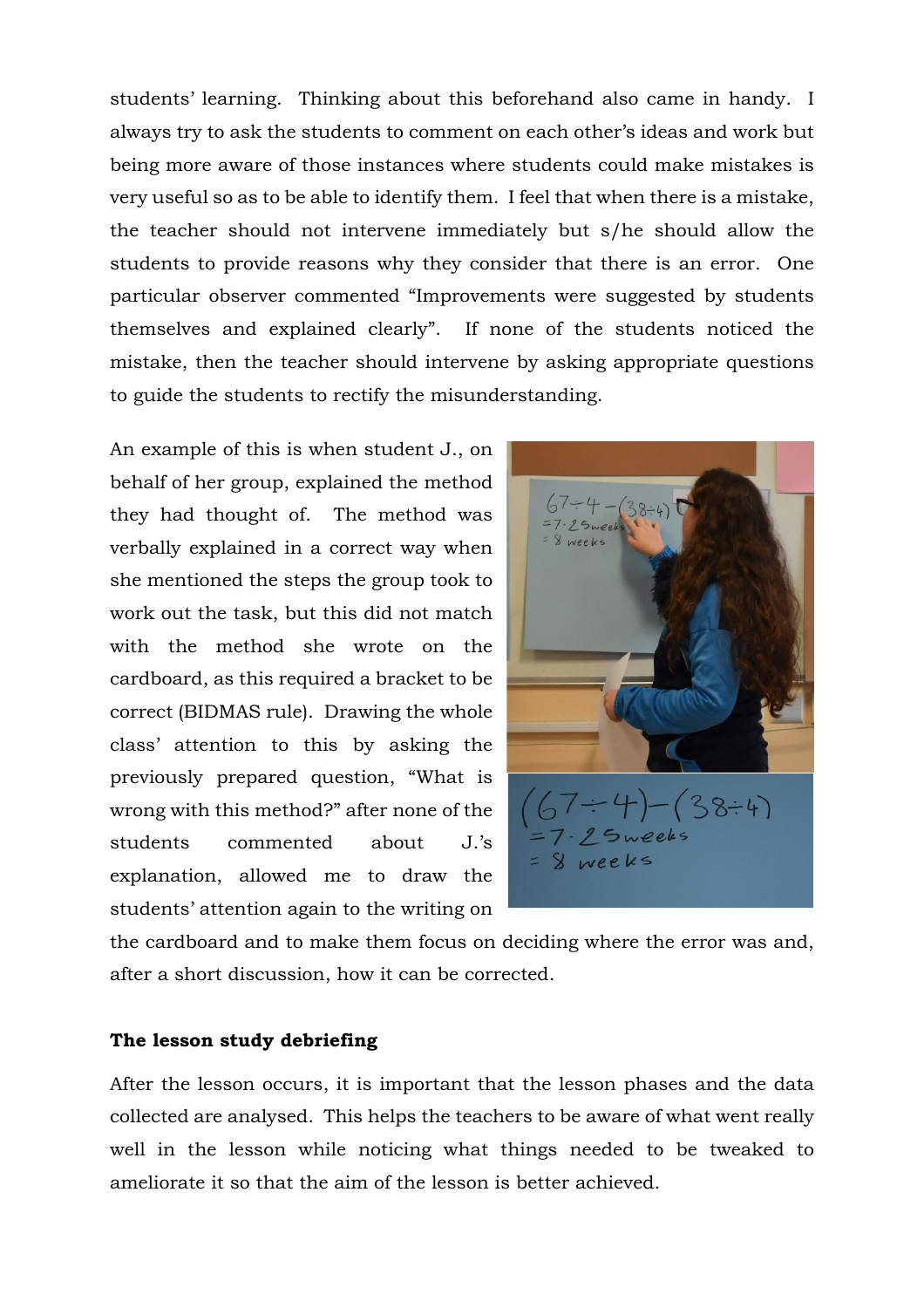We have done this through a discussion among the teachers involved in giving/preparing the lesson to get a feeling of how the lesson fared, by talking to individual observers and by reviewing all the data gathered, namely the observation sheets and the students' reflection sheets. Thus, the lesson planners have an idea of those issues that went well and those that could be changed and/or need to be eliminated, so as to provide a better learning experience to the students.

Janet and I felt that in general the lesson went well. In fact we had lots of positive comments from the observers such as "students seem to (have) enjoyed the lesson", "a positive lesson – all were given feedback", "activity well planned" and "good class organisation and layout".

We noticed that during the main activity, the students working in groups all thought of an arithmetical method first as also noted by an observer, "students didn't come up with a lot of different ideas". The guiding questions were essential to encourage the students to explore other areas, such as algebra (solve and substitution), tabular form and *n*th term. In fact after that, students seemed more engaged and they felt more confident about exploring other ways of how to that there are many way.

The fact though that few different methods were thought of, the majority of which arithmetical, made the making connections phase towards the end of the plenary a bit difficult as there weren't enough starting points for me to elicit further connections. Also, it was noted that "it was more difficult for the groups which presented their work after other groups because their preferred chosen method was already previously presented". Although this happened we noted students nodding their agreement and passing comments to other peers as various groups explained their chosen method on the board.

Janet and I thought about this fact a lot. To try to solve this dilemma, we thought that if at the beginning of the lesson the teacher mentions item by item the resources we had on the table, this might provide some innovative ways of how to solve the task as during the first lesson, none of the groups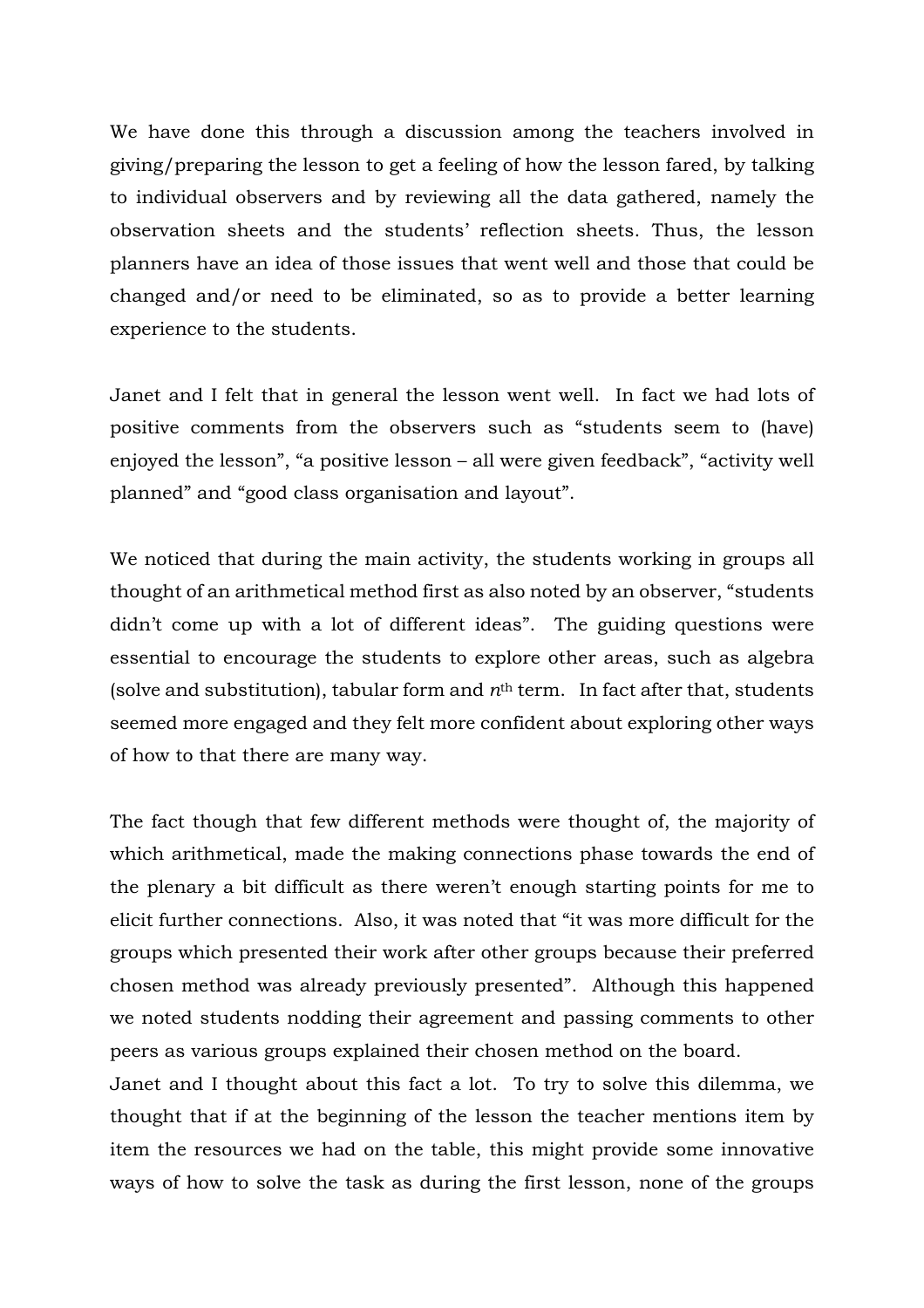used any resources or even took a look at the resource table. In fact, during the second lesson, the fact that the teacher mentioned and showed the resources helped a lot as the students were more creative and come out with new ideas.

Janet and I felt also felt that the students needed more time for the initial discussion. We decided to add more time to the initial group discussion and felt that we could gain some precious minutes by removing some of the methods and strategies flashcards because some groups had difficulty in choosing the appropriate method and precious time was lost in the process.

A final remark that emerged from the observations was that some teachers felt that the lesson succeeded only because it was done with a good class. I feel that this lesson could also be used with students following other tracks, by making some modifications. Some concrete examples are by asking for less methods, by removing the part of the lesson where the students are asked to choose the proper mathematical keywords to describe the method used and during the plenary, the teacher discusses the "easier" strategies.

### **Benefits and challenges of integrating lesson study within your school**

Lesson study is a type of professional development that "focuses on the learning and progress made by children as their teachers develop specific pedagogic techniques designed to improve a particular aspect of teaching and learning that they have identified within their school." (Dudley, 2008, p. 3). The main benefit of lesson study is that instruction is focused on the students' learning and so, the planned lesson tries to ensure that the students obtain the maximum benefit, and if this does not occur, the lesson is reviewed to ameliorate it to better achieve the intended aim.

Through observations, teachers learn to be acute observers and to determine if their teaching is really contributing to students' learning. They observe how students are learning, how much they are learning and if what they are learning matches with what they thought the students would learn. Teachers examine their own personal beliefs, reflect upon their own teaching while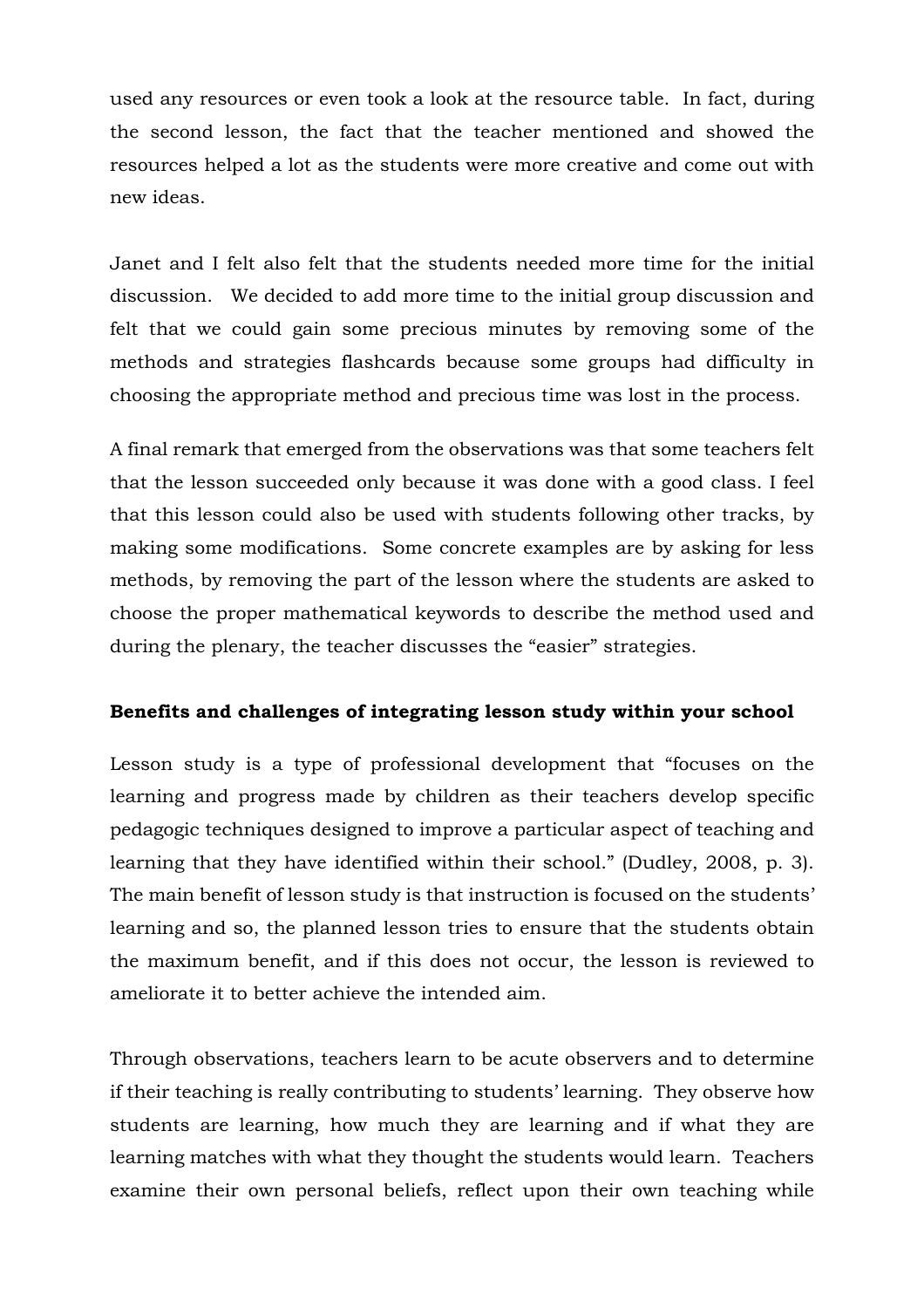learning more about their role as a teacher and their effectiveness in teaching. A particular comment made by a maths teachers who observed the lesson was

"… groups struggled to find creative ways of solving (the) problem – I did not expect this considering that students are quite high achieving. Could be that students were very sequential and methodical and could not push themselves beyond the "drilling" methods known in class." (Maths teacher teaching in Middle School).

This particular teacher knows some of the students quite well as she was teaching some of them the previous year. After the lesson we ended discussing this fact, and the fact that at times, we take things for granted. Such an experience was beneficial to both this teacher and also to me, as we both revisited our beliefs about teaching.

Another benefit of lesson study is the production of a better planned lesson. This occurs because various inputs and experiences from the various teachers involved elicit deeper thought and different points of view are factored in during the planning stage. Experienced teachers are able to share and pass on their knowledge with less experienced teachers as lesson study offers an opportunity without excluding the fact that they too can learn from less experienced ones.

It is a hands-on type of PD, with the main focus originating from a teacher's need. It provides vital support for teachers as they have people to whom they can refer to if they have particular instructional problems to tackle. It is also a way of how to generate new instructional resources as teachers work collaboratively to create and evaluate lesson plans which originate from their specific needs, that is, a topic which the teachers may find difficult to teach or an issue that the teachers year in year out complain of having difficulty with.

Particular challenges are the fact that introducing lesson study in school necessitates a big culture change. Teachers in Malta and Gozo work mostly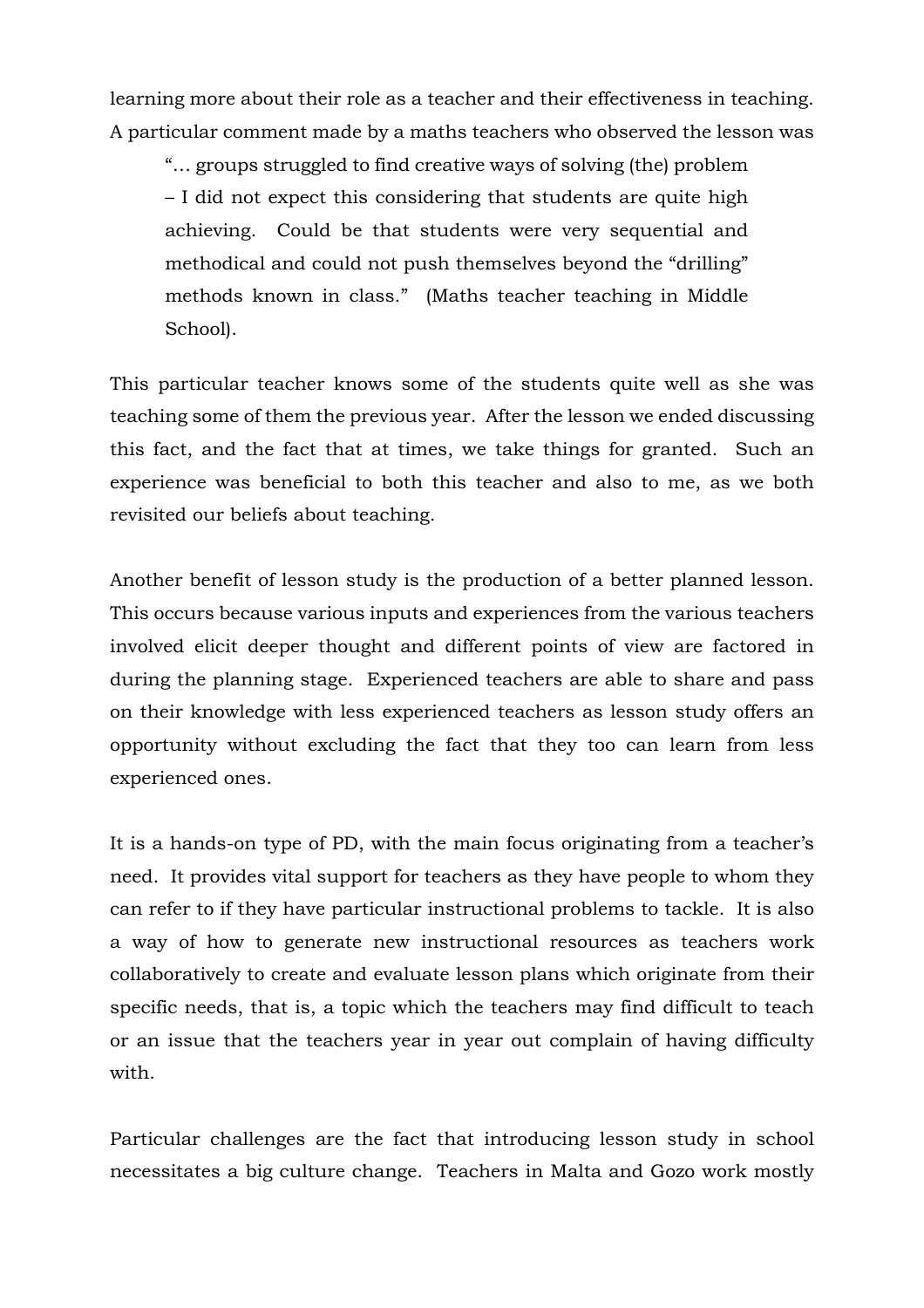in isolation, and the fact that one needs to be open about his/her ideas and also welcome to one's class observers is new for us.

A further challenge is being open with other teachers and trusting each other as classrooms become less private and one needs to trust those persons with whom one expresses one's inner thoughts and feelings.

Time if a further challenge. Many times, teachers have a large load and it might be a bit difficult to find a common time for the teachers interested in collaborating to meet. Such initiatives need backing from SMT, even though nowadays, the use of social media can help a lot.